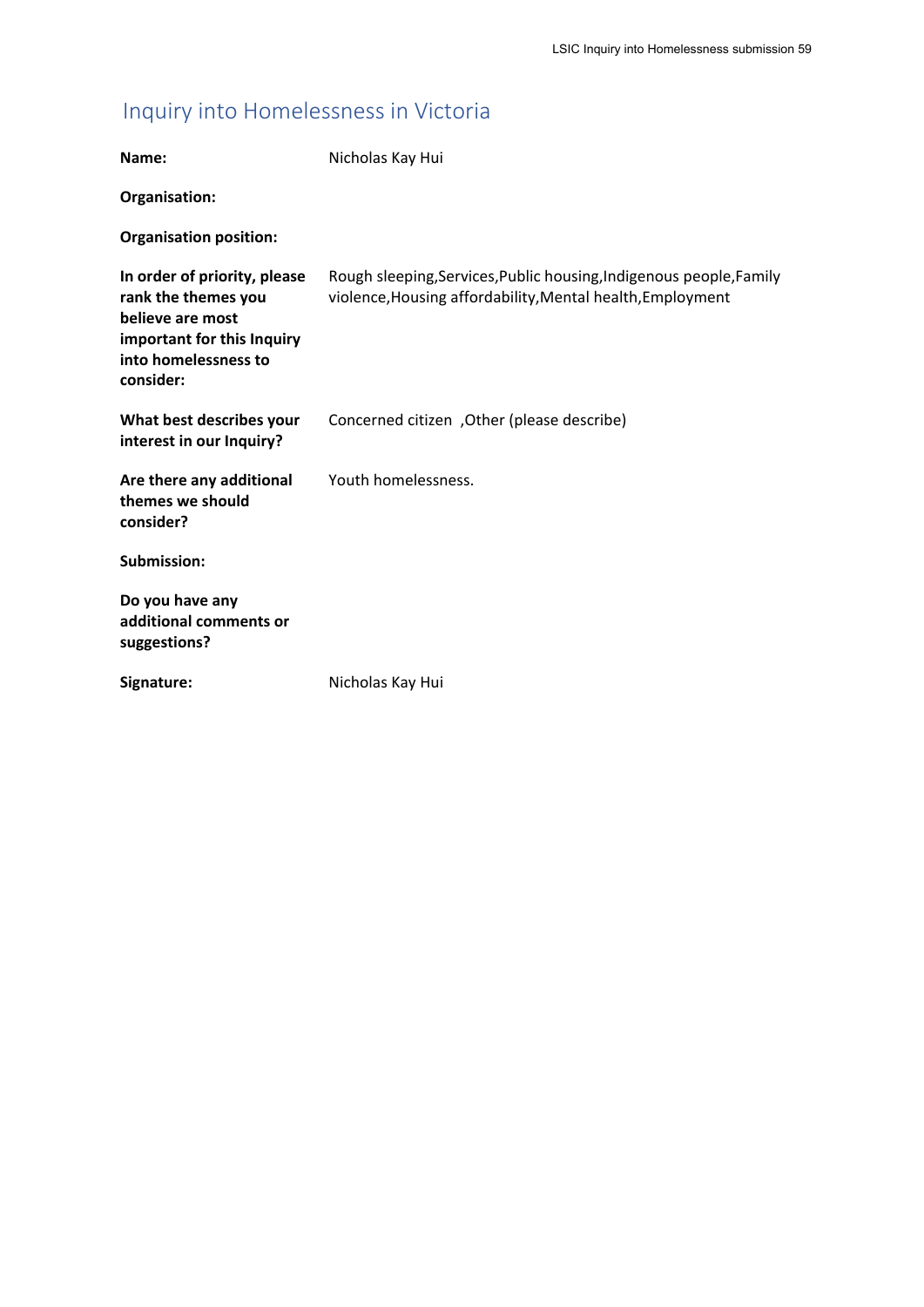

Attacking defensive architecture: criminalisation and victimisation by hostile designs in Victoria.

Nicholas Kay Hui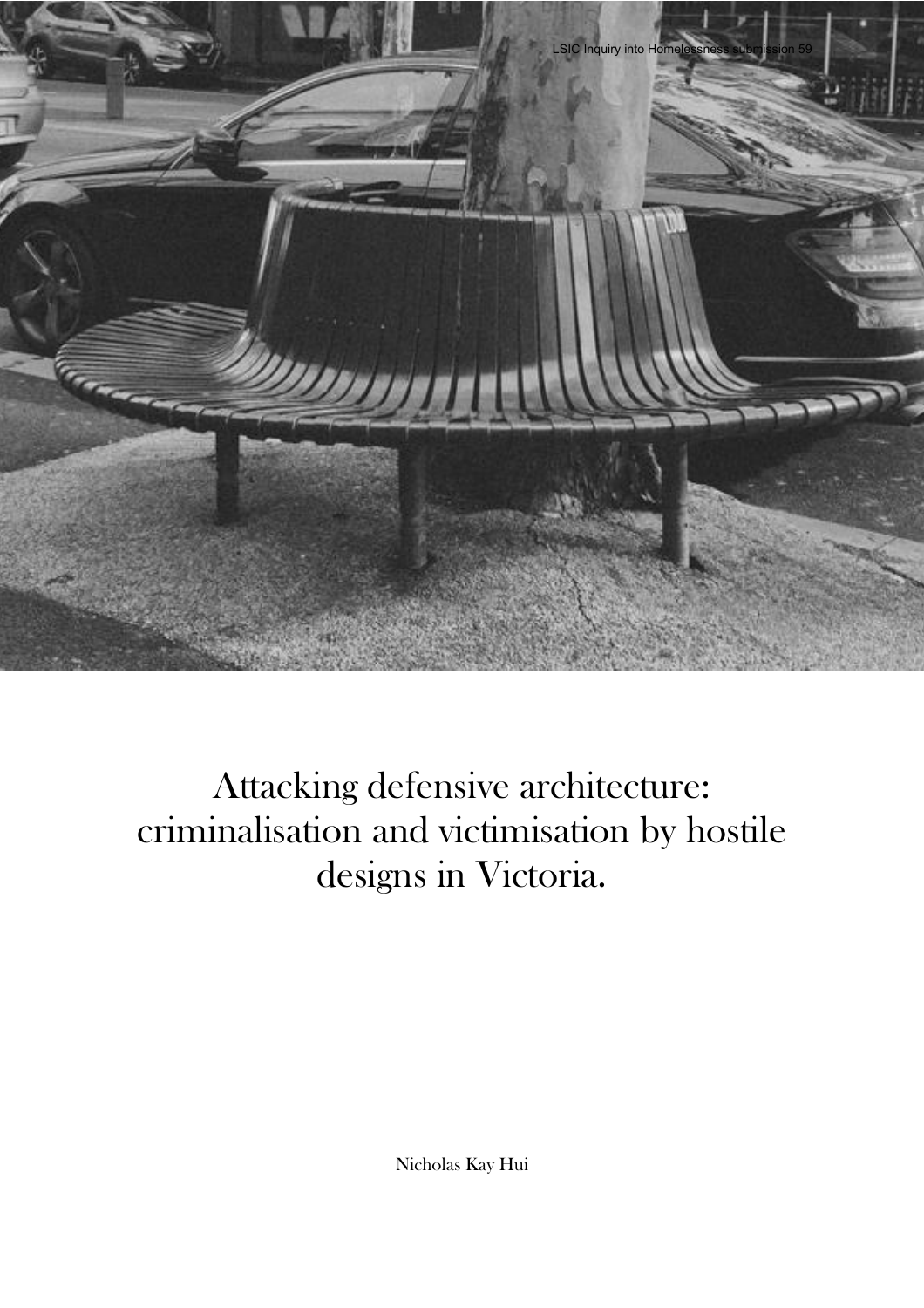# EXECUTIVE SUMMARY

This report investigates how defensive architecture – structures and tactics employed in public spaces that prevent specific activities like homelessness – unjustly treats Victoria's most vulnerable: young people.

The overall understanding garnered from a literature review points out that:

- The installation of defensive architectures is aimed at achieving socially constructed ideals which are difficult to justify in practice.
- Young people are more likely to be unfairly affected by defensive architectures:
	- o Between 39% and 46% of those affected by defensive architecture are young people;
	- o at least 10% of young people are affected by defensive architectures.
- Defensive architectures divert activities either to
	- o more public places where young people are more likely to be targeted, both in terms of victimisation and criminalisation; or
	- o more secluded places where young people are more likely to fall victim to crimes.
- Although defensive architectures affect young people more prevalently, they unjustly implicate society at large in the process; thus, they are not of interest to anybody.

Based on these understandings, this report makes the following recommendations:

- State and local governments should prevent the further installation of defensive architectural structures;
- All relevant and affected stakeholders should be included in the development and planning process of public spaces such that the use of urban spaces can be democratic and inclusive;
- The problem of homelessness should be addressed at the root such that defensive architectures are not necessary in the first place.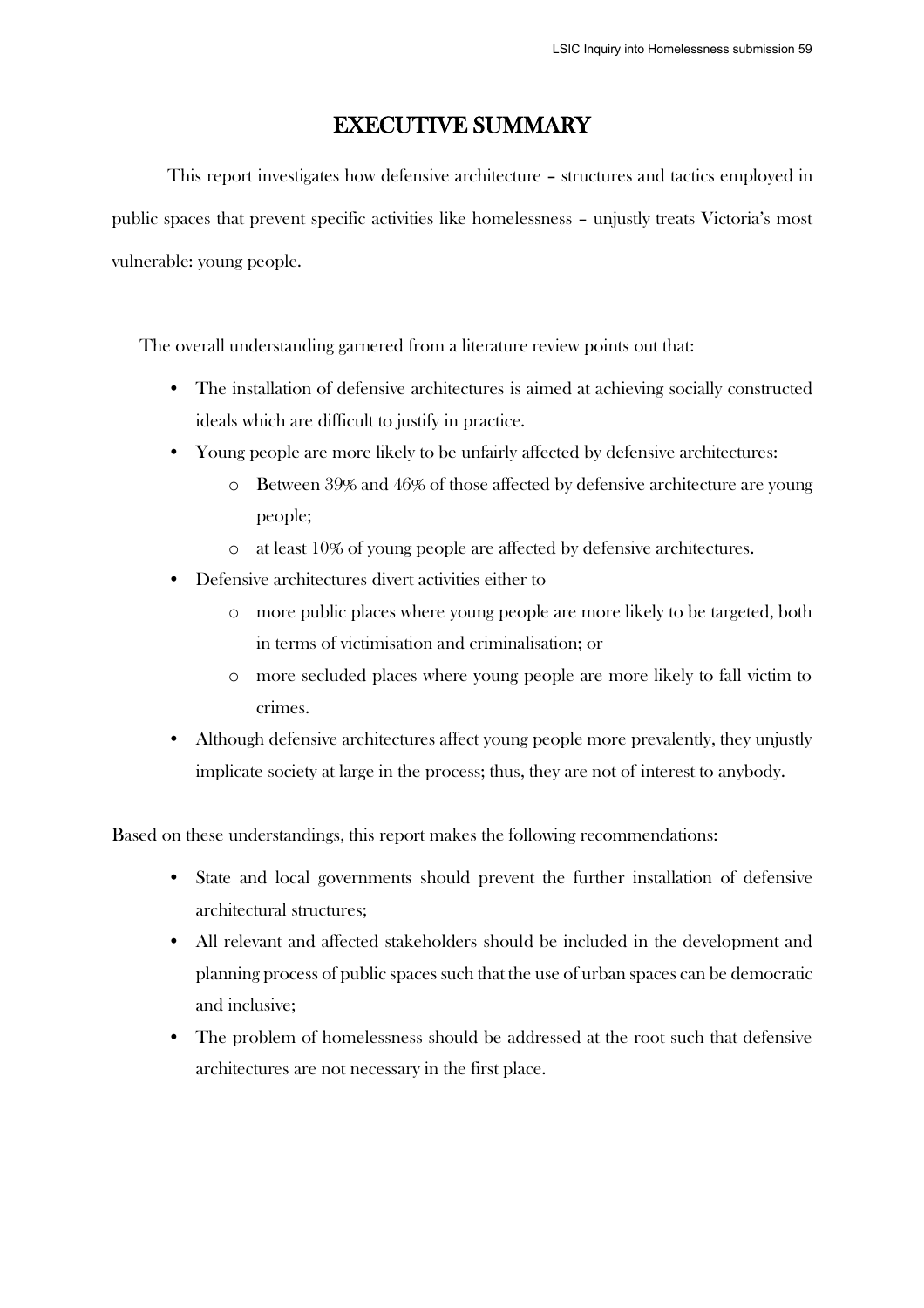## INTRODUCTION

In 2006, the BBC published an article detailing the use of pink lights in town centres of Lancashire, England with the raison d'être of preventing young people from loitering by making their acne more visible. The article brought to mainstream attention the often overlooked existence and prevalence of hostile architectures in our cities – physical structures, designs and tactics which prevent particular 'unwanted' activities in public spaces. Studs on public buildings to prevent skateboarding, high-frequency sounds audible only to young people to prevent loitering, and night-time sprinkler systems in parks and curved seats – shown on title page – to prevent vagrancy are just a few innovative examples of defensive architectures employed around Australia (Psaltis 2018; McKinnon 2015; McVeigh 2016; Kerrigan 2018). Debate about the congruence of hostile architectures in Victoria – and Melbourne, specifically – will no doubt be reignited following the murder of Courtney Herron, a homeless woman, allegedly by a man who was also homeless (Young & Petty 2019).

### ISSUE

The issue vis-à-vis defensive or hostile architectures is most acute when the use (or more accurately, the conditional use) of public spaces is politicised (Bottomley & Moore 2007, pp. 171-82). The bifurcation and control of what is deemed 'sanctioned behaviour' and what is deemed 'unwanted behaviour' by these tactics inherently results in the othering of some behaviours, some characteristics and some people (Kawash 1998, pp. 320-37); inadvertently, this targets and disadvantages our society's most vulnerable individuals: young people. This is because rather than preventing 'unwanted' behaviours from happening outright, hostile architectures divert their occurrence elsewhere: either to spaces that are more public or more secluded, where young people become disproportionately likely of being victimised and criminalised. Ergo, the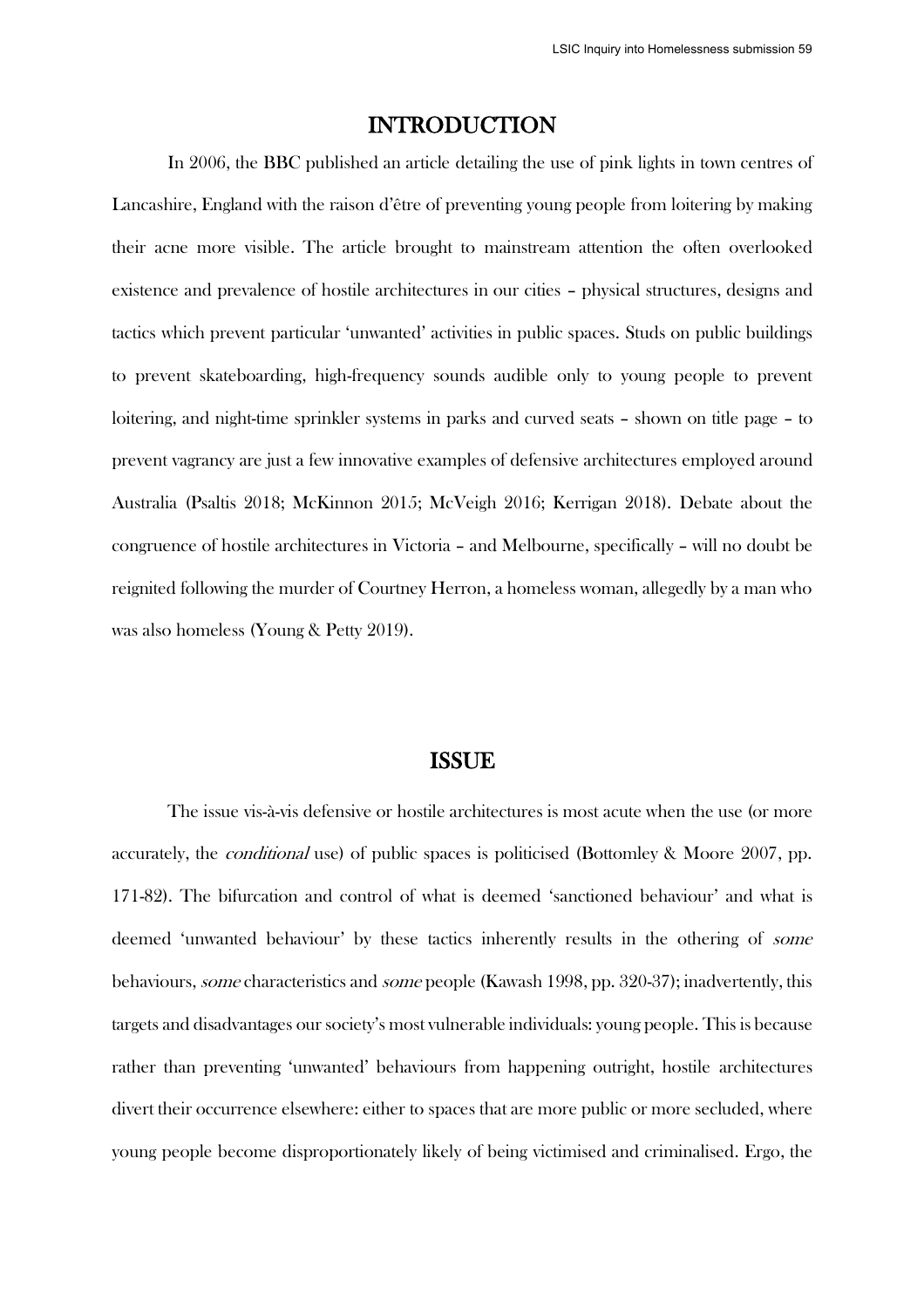issue with defensive architecture is one of public space revanchism, which unjustly punishes young people by requiring them to bear the brunt of being simultaneously considered both more 'at risk' and more 'as risk' (Smith & Low 2005, pp. 11-3; Hughes 2011, pp. 404-5).

### LITERATURE REVIEW

#### Defensive architecture and young people

The underlying problem with defensive architecture is attributed by multiple studies to late capitalism, both in defensive architecture's agenda and effect. The raison d'être behind these structures in our cities are manifestly to serve and protect the interest of capitalist sensibilities by 'sterilising' the 'entrepreneurial' city from "visible poverty and homelessness" (Coleman, Tombs & Whyte 2005, p. 2512; White 2012, p. 33; Petty 2016, p. 71; Smith & Walters 2018, p. 2985). This is done as the productivity of capitalism is exemplified by performative public health and wellbeing: where homeless $_1$  and poverty cannot be seen, it does not exist and the city is prosperous (Rosenberger 2017, pp. 35-52; Sandercock 1997, p. 30; Mitchell 1997, p. 320). Nowhere is this more apparent than the gentrification and commercialisation of Melbourne's inner suburbs, especially the Docklands (Harris 2018, pp. 1-2; Petty, 2016, p. 72). The effects and implications of such a discourse are manifold; however, the targeting of poverty and homelessness always ultimately falls on the shoulders of Victoria's most vulnerable young people as they represent a more-than-significant proportion of those who are homeless and less well off.

<sup>1</sup> Although homelessness represents a diverse set of living conditions (Payne, Macgregor & McDonald 2015, p. 2), 'homelessness' takes the definition throughout this report as denoting 'sleeping rough'. Rough sleepers represent 14% of the general homeless population (Australian Institute of Criminology 2015, p. 1).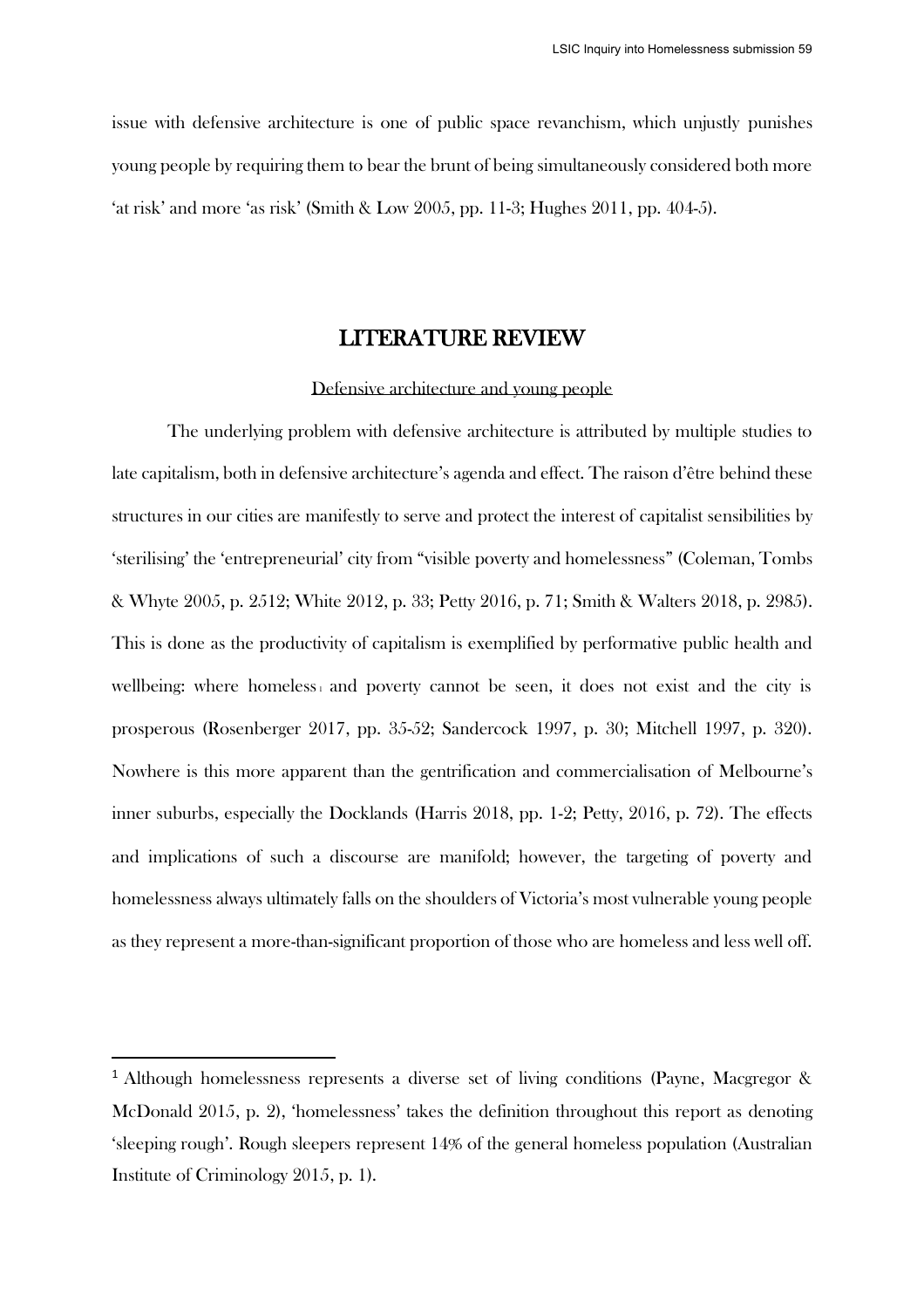The problem thus becomes a manifestly 'youth' problem when considering that between 39% and 46% of Victoria's homeless population are under the age of 24, of whom 21% are under 18 (Council to Homeless People 2018; Australian Government 2008). Not only do young people constitute a large proportion of the homeless population and ipso facto are more likely to be affected by defensive architectures, the obverse is equally true; a Melbourne study conducted by Ramadan, Inder and Forbes (2005, p. 22) found that of their research sample, 10% of all young people were homeless. In a similar vein, the 'unwanted' behaviours which defensive architectures protect public spaces from also targets and punishes free time and availability, two characteristics more inherent to vulnerable young people. White (1996, p. 37) argues that young people are more likely to use public spaces and encounter defensive architectures because of the high rates of youth unemployment: over the last 40 years, those between the ages of 15 and 25 have consistently represented above 40% of the total unemployed population (Department of Parliamentary Services 2018). Hence, young people are the main demographic targeted by these tactics of gentrification because they are more likely to be disadvantaged.

#### Victimisation and defensive architectures

Homeless people are, on average, more likely to fall victim to crimes. Research in the United Kingdom showed that 67% of homeless people were victims of theft, 43% had experienced damage to their property, over half had been subjected to violence and nearly 10% had been sexually assaulted (Moore et al. 1995, p. 221; Newburn & Rock 2006, p. 127). Although no qualitative data explicates the Victorian situation specifically, a study which interviewed Melbourne's homeless youths – between the ages of 14 and 18 – mirrors identical concerns about the prevalence of theft and assault within that specific demographic (Adler 1989, pp. 21- 9). Adler also identifies, in addition to victimisation in general, that homeless youths were also more likely to fall victim to crimes perpetrated by Victoria Police; in fact, between 47% and 58%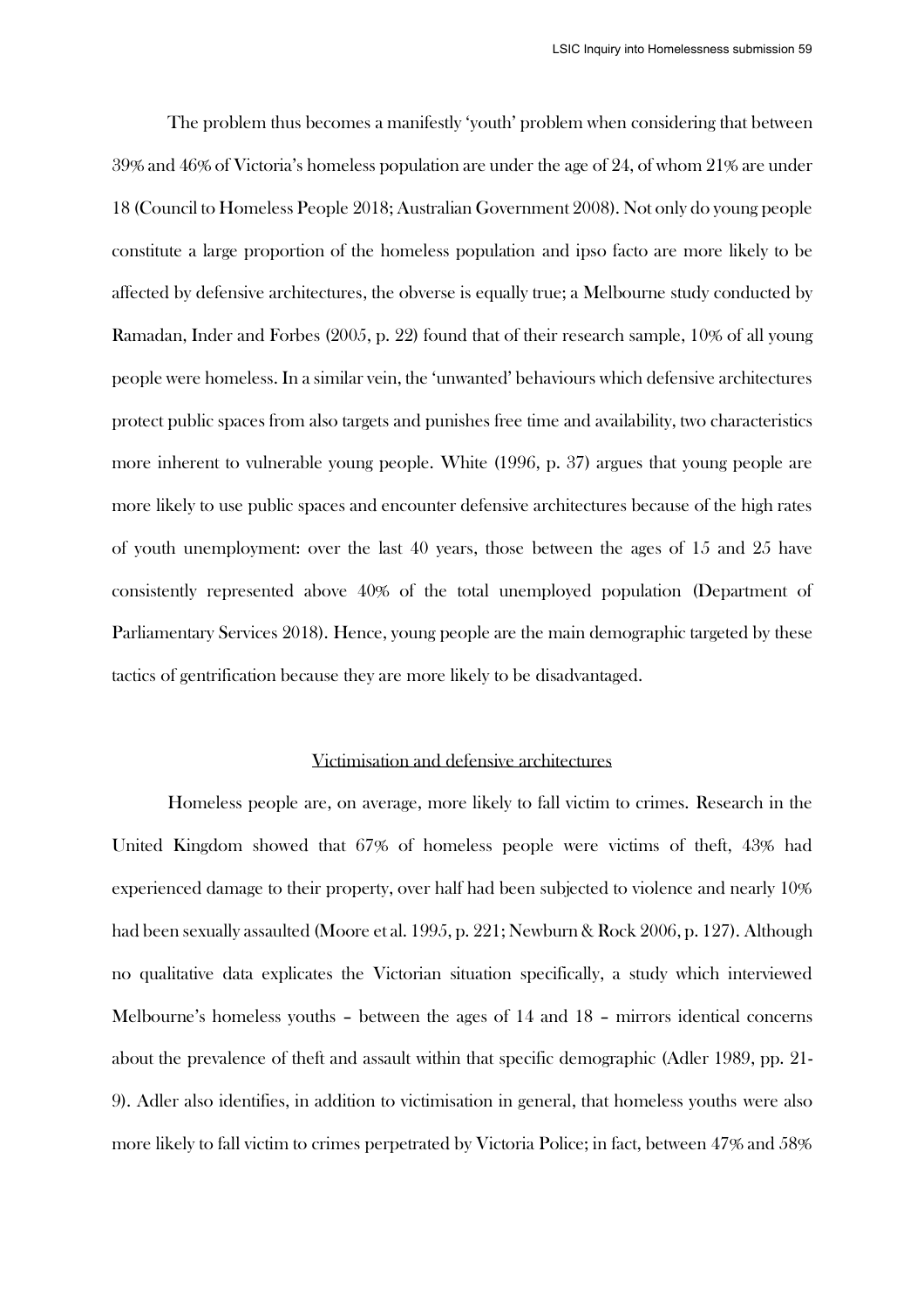of homeless youths studied articulated stories of being subjected to instances of assault, brutality, verbal abuse and harassment at the hands of police (1989, 30-8).

Although these problems of victimisation are prima facie attributable to homelessness per se, the ultimate cause can be traceable to the double bind of defensive architecture. On the one hand, defensive architectures often operate in semi-secluded and privately-governed public spaces, which results in the siphoning of the homeless and poor to places that are more public, where the use of space is less regulated (de Fine Licht 2017, p. 36; Mitchell 1997, p. 320). This renders the homeless and poor hyper-visible which makes the targeting of them as victims of crime more opportune because they are more readily seen as 'suitable targets' (Cohen & Felson 1979, pp. 599-604). On the other hand, defensive architectures may also funnel the homeless and poor to places that are more secluded. Although they may be less visible and thus may be less likely to be victimised, paradoxically, they are also more likely to become victims of crime as well because they are outside the protection of the public eye (Gaetz 2004, p. 433-88; Heerde & Hemphill 2016, p. 293). Hence, defensive architectures inadvertently conduit young people towards becoming victims of crime, one way or another.

Additionally, political victimhood is also a concept that is explained in detail by many studies looking at youth victimisation, wherein the removal of open access to public spaces reinforces and perpetuates the precarious conditions that young people so often face (Rosenberger 2017, pp. 40-5). This is because defensive architectures alienate young people from their privacy and security (Fitzpatrick, La Gory & Ritchey 1993, p. 366), deny them a political voice (Lynch 2004, pp. 8-9), strip them of their autonomy (Mitchell 2005, p. 78-85) and even revoke their personhood – "unable to take responsibility for…bodily functions as a result of [withdrawal of public toilets] the homeless body is shunned for its failure to adopt…standards of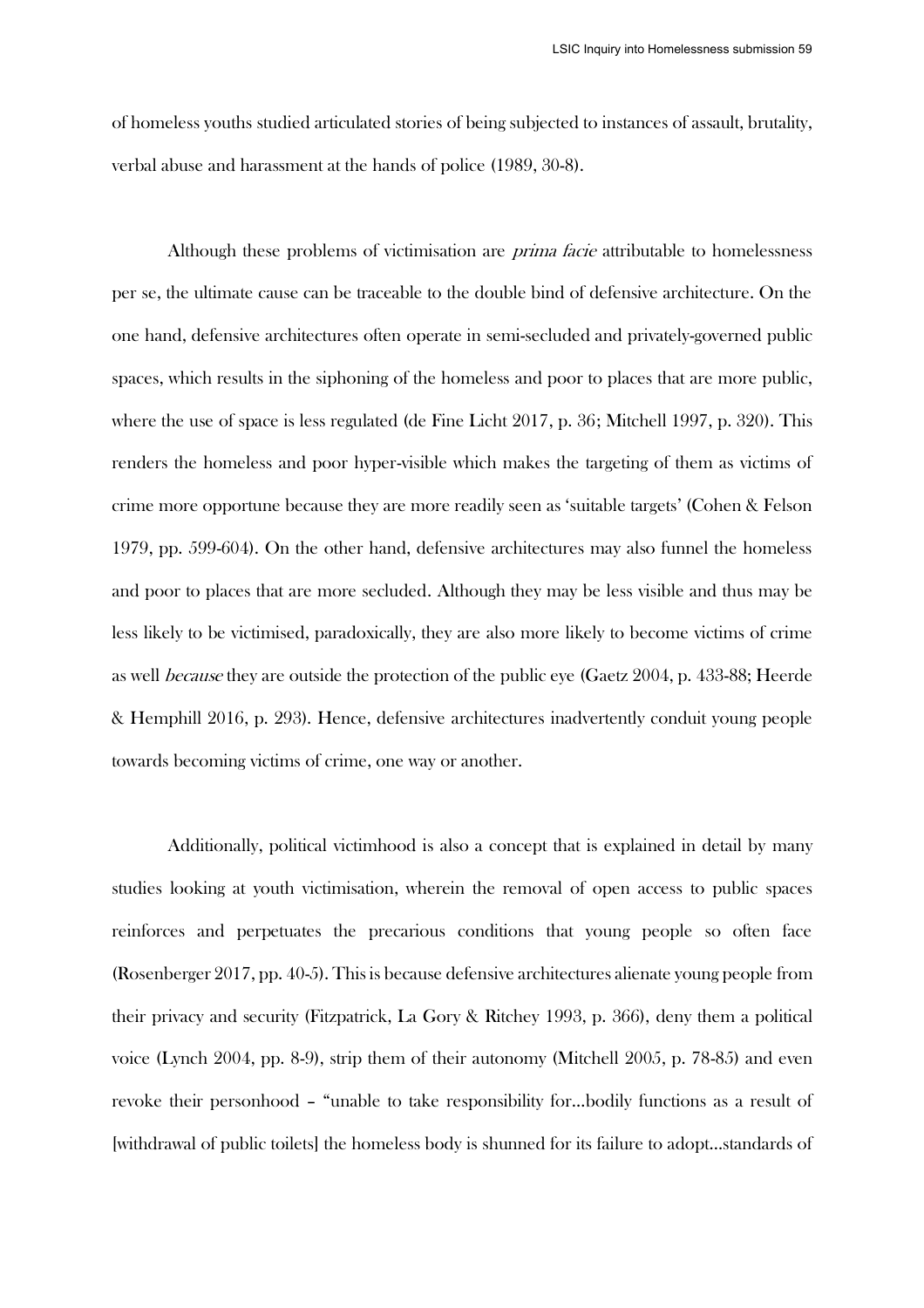social responsibility" (Kawash 1998, p. 332).

#### Defensive architecture and criminalisation

On the flip side of the problem, because of defensive architectures, vulnerable young people are also more susceptible to being charged with crime. Whilst the activities prevented by defensive architectures are not crimes per se, a number of offences enforced in Victoria directly target their 'symptoms'. This includes (Summary Offences Act 1966 (Vic); Melbourne City Council Activities Local Law 2009):

- Begging;
- Loitering:
- Camping, which is broadly interpreted as any form of sleeping in public (Justice Connect 2017);
- Open urination and defecation;
- Obscene exposure;
- Disorderly conduct;
- Unreasonable use of 'toy cars' (skateboards).

Even if police exercise their discretionary powers to not charge youths with the aforementioned offences, criminalisation qua the harassment and intimidation of young people are commonheard stories about Victoria Police, including unnecessary 'name checking', fingerprinting and orders to move on (White 1996, p. 44; Farrell 2009, pp. 21-2). Defensive architecture exacerbates the problem by not only diversifying the types of offences young people can be charged with, they make more *frequent* the ability to be charged with said offences. As mentioned prior, defensive architectures increase the visibility of vulnerable youths because they divert them to places that are more visible. Ipso facto, where these young people are more likely to be seen, they are also more likely to be noticed by police, which increases the chance of being charged,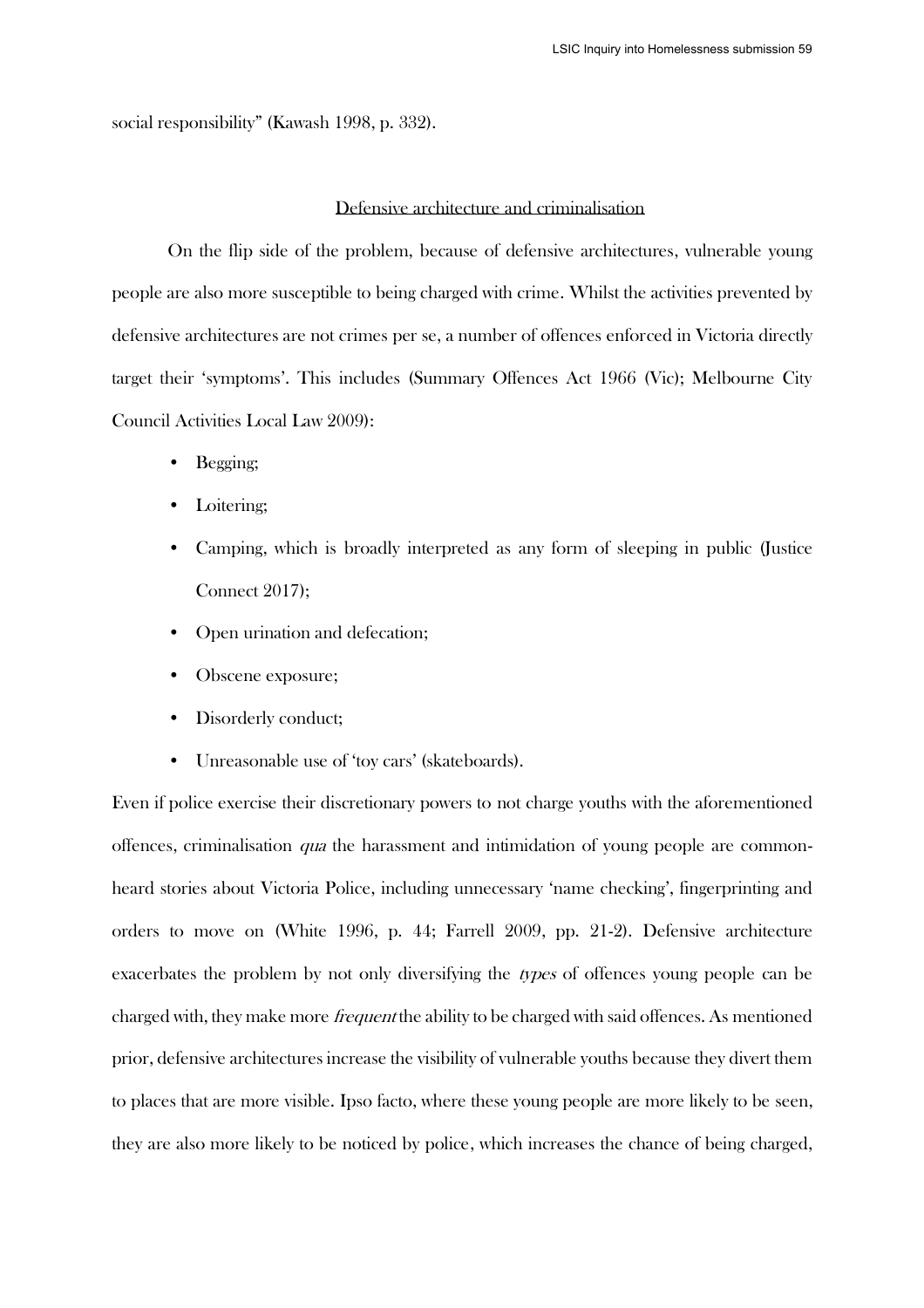arrested or harassed (McAra & McVie 2005, pp. 8-9; Russell & Russell 2012, pp. 20-21; Iwamoto 2007, pp. 516-8).

Ever more so problematic is the fact that defensive architectures change the way criminalisation works, whereby criminalisation is recast as a problem of self-regulation and selfpolicing (Foucault 1995, pp. 202-3; House of Lords 2009, pp. 26-7; Mythen 2014, p. 30). Young people are pre-labelled as 'offenders' because they cannot utilise public space and thus are implicated before they can 'misuse' public space. In other words, a wide net is cast by defensive architectures in reversing the presumption of innocence, whereby everybody is guilty of offending and unable to utilise public space *until* and *insofar as* they can prove that they are *not* homeless, unemployed or young and ipso facto physically capable of utilising the facilities within normative parameters (Davis 1999, pp. 232-36; Vygotsky 1978, p. 55-56, Bottomley & Moore 2007, p. 200). Hence, the problem of hostile architecture is a ubiquitous and pervasive problem that not only criminalises vulnerable young people, but also implicates society as a whole by default to criminalise young and vulnerable people.

# RECOMMENDATIONS

#### Recommendation One:

The installation of defensive architectures should be prohibited. This may be done by:

• mandating that local councils change all design standard by-laws for furniture in open spaces. For example, the City of Melbourne currently has design standards for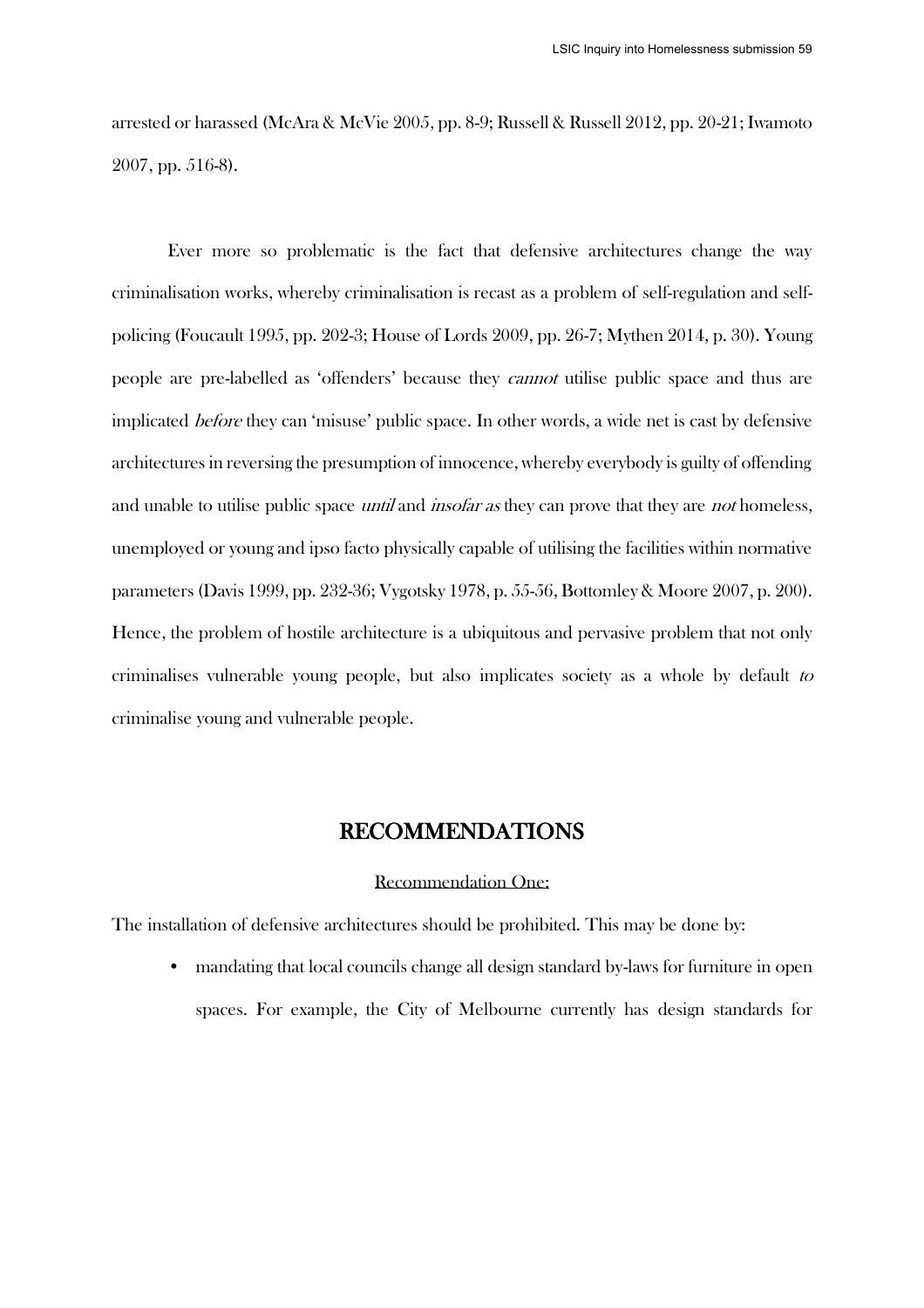"tourist bus shelters" which specifically prevent sitting or lying down (City of Melbourne 2013);

local or state governments should stipulate in contracts privatising public spaces that the ownership and management of said spaces be subject to the prohibition of defensive architectural features;



*Figure 1: 2 Peel St, Melbourne, Victoria (2017)*

• governments should implement contracting embargoes on companies which specifically design street furniture pieces that are 'anti-homeless' or 'anti-youth'.

Although design standards do not need to incorporate purposive manners of achieving comfort as tailored specifically for the homeless or youth, they should, however, not include measures which actively make facilities uncomfortable for particular people.

#### Recommendation Two:

The development of public spaces, particularly in inner-city suburbs, should incorporate an inclusive and democratic urban planning process which mandatorily includes consultation with homeless and youth stakeholders or representatives. This allows public spaces to be developed and continually managed in a way that maximises usage and allows for public spaces to *truly* be public, rather than exclusive of particular people.

#### Recommendation Three:

The City of Melbourne should repeal by-laws governing homeless policing protocols. The ordinance at current make the window for discretion too parochial and stringent (City of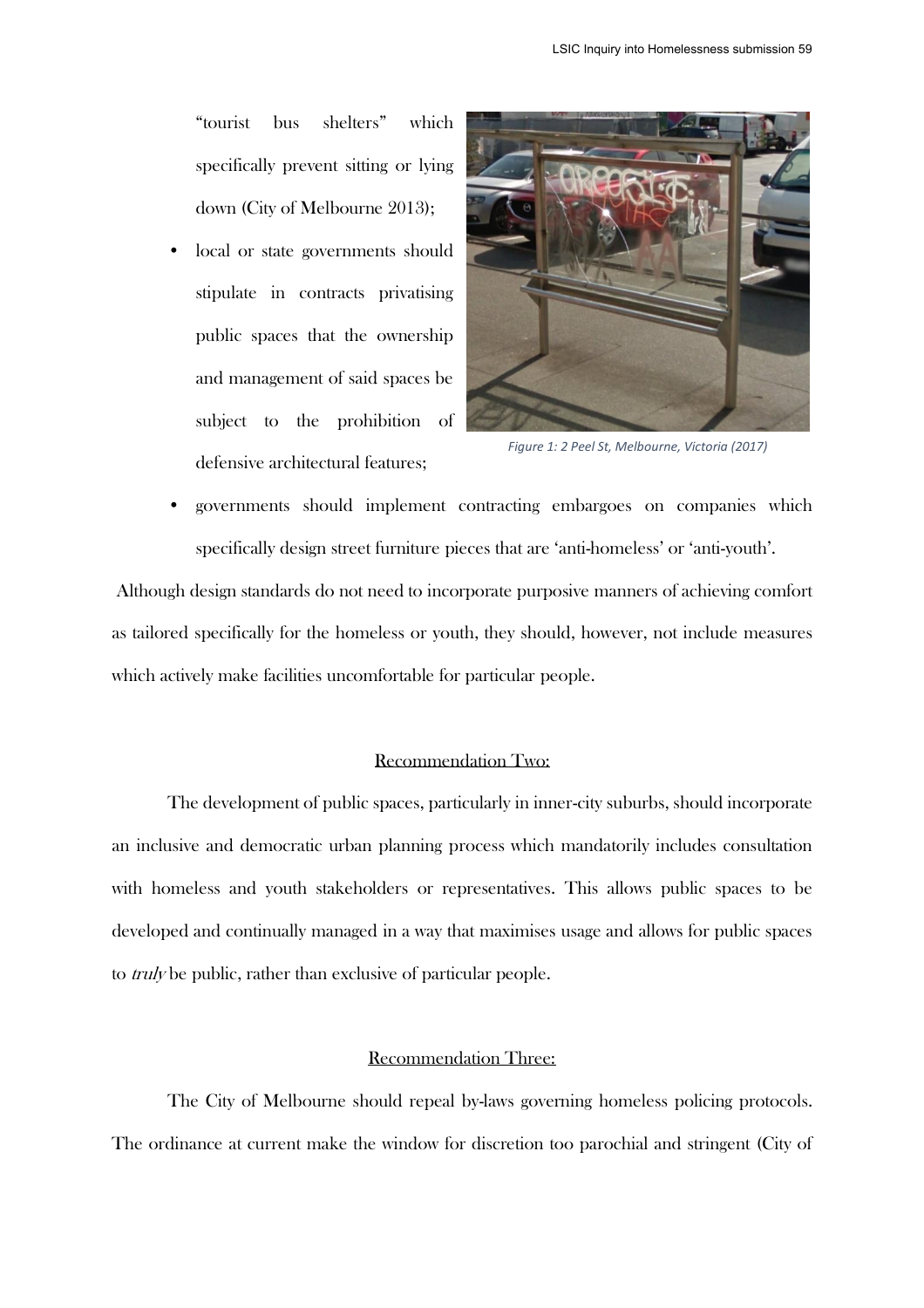Melbourne 2017; Stuart 2014, pp. 1912-8).

#### Recommendation Four:

The problem of homelessness should be fixed at the root: funding for homeless services in Victoria are, at current, inadequate. 38.2% of homeless Victorians were turned away from emergency and crisis shelters in 2018 because of insufficient funding to the homeless sector (Australian Government Productivity Commission 2019). Better funding should be allocated for emergency and crisis shelters, and rental assistance so vulnerable youths do not have to encounter defensive architectures in the first place. This thus alleviates the associated problems of disproportionate criminalisation and victimisation.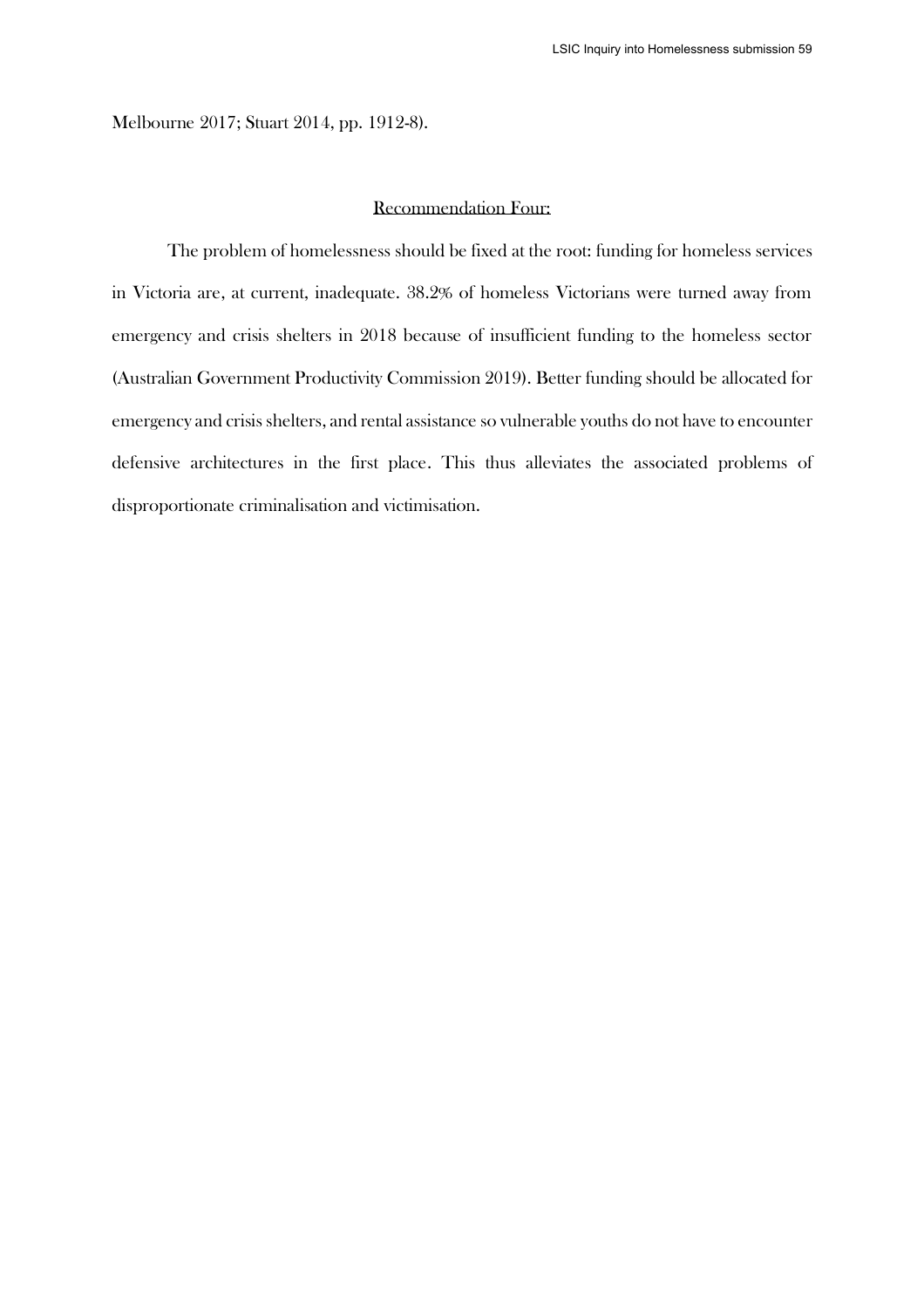### REFERENCE LIST

Adler, C 1989, *Homeless youth as victims of violence*, Criminology Research Council, Canberra.

Australian Bureau of Statistics 2016, Census of population and housing: estimating homelessness, 2016, Australian Bureau of Statistics, Canberra, viewed 8 June 2019, [<https://www.abs.gov.au/AUSSTATS/abs@.nsf/DetailsPage/2049.02016?OpenDocument>](https://www.abs.gov.au/AUSSTATS/abs@.nsf/DetailsPage/2049.02016?OpenDocument).

Australian Government 2008, Homelessness: a new approach, viewed 25 May 2019, [<http://www.fahcsia.gov.au/internet/facsinternet.nsf/vIA/new\\_approach/\\$File/homelessness\\_a\\_](http://www.fahcsia.gov.au/internet/facsinternet.nsf/vIA/new_approach/$File/homelessness_a_new_approach.pdf) [new\\_approach.pdf>](http://www.fahcsia.gov.au/internet/facsinternet.nsf/vIA/new_approach/$File/homelessness_a_new_approach.pdf).

Australian Government Productivity Commission 2019, Report on government services 2019, viewed 8 June 2019,  $\frac{\text{th}(1.5)}{\text{th}(1.5)}$  /www.pc.gov.au/research/ongoing/report-on-government[services/2019/housing-and-homelessness/homelessness-services>](https://www.pc.gov.au/research/ongoing/report-on-government-services/2019/housing-and-homelessness/homelessness-services).

Australian Institute of Criminology 2015, 'Homeless people: their risk of victimisation', AICrime Reduction Matters, no. 66, p. 1.

BBC 2006, Pink lights show up spotty youths from BBC, viewed 28th May 2019, <http://news.bbc.co.uk/2/hi/uk\_news/england/lancashire/6197652.stm>.

Bottomley, A & Moore, N 2007, 'From walls to membranes: fortress polis and the governance of urban spaces in  $21$ <sub>s</sub> century Britain', *Law Critique*, vol. 18, no. 2, pp. 171-206.

City of Melbourne 2013, Tourist bus shelter, City of Melbourne, viewed 7 June 2019, [<https://www.melbourne.vic.gov.au/SiteCollectionDocuments/design-standard-710-03-tourist](https://www.melbourne.vic.gov.au/SiteCollectionDocuments/design-standard-710-03-tourist-bus-shelter.pdf)[bus-shelter.pdf>](https://www.melbourne.vic.gov.au/SiteCollectionDocuments/design-standard-710-03-tourist-bus-shelter.pdf).

City of Melbourne 2017, Operating protocol/policy operating statement 8 June 2019, < [https://www.melbourne.vic.gov.au/sitecollectiondocuments/homelessness-operating](https://www.melbourne.vic.gov.au/sitecollectiondocuments/homelessness-operating-protocol.pdf)[protocol.pdf>](https://www.melbourne.vic.gov.au/sitecollectiondocuments/homelessness-operating-protocol.pdf).

Cohen, LE & Felson, M 1979, 'Social change and crime rate trends: a routine activity approach', American Sociological Review, vol. 44, pp. 588-608.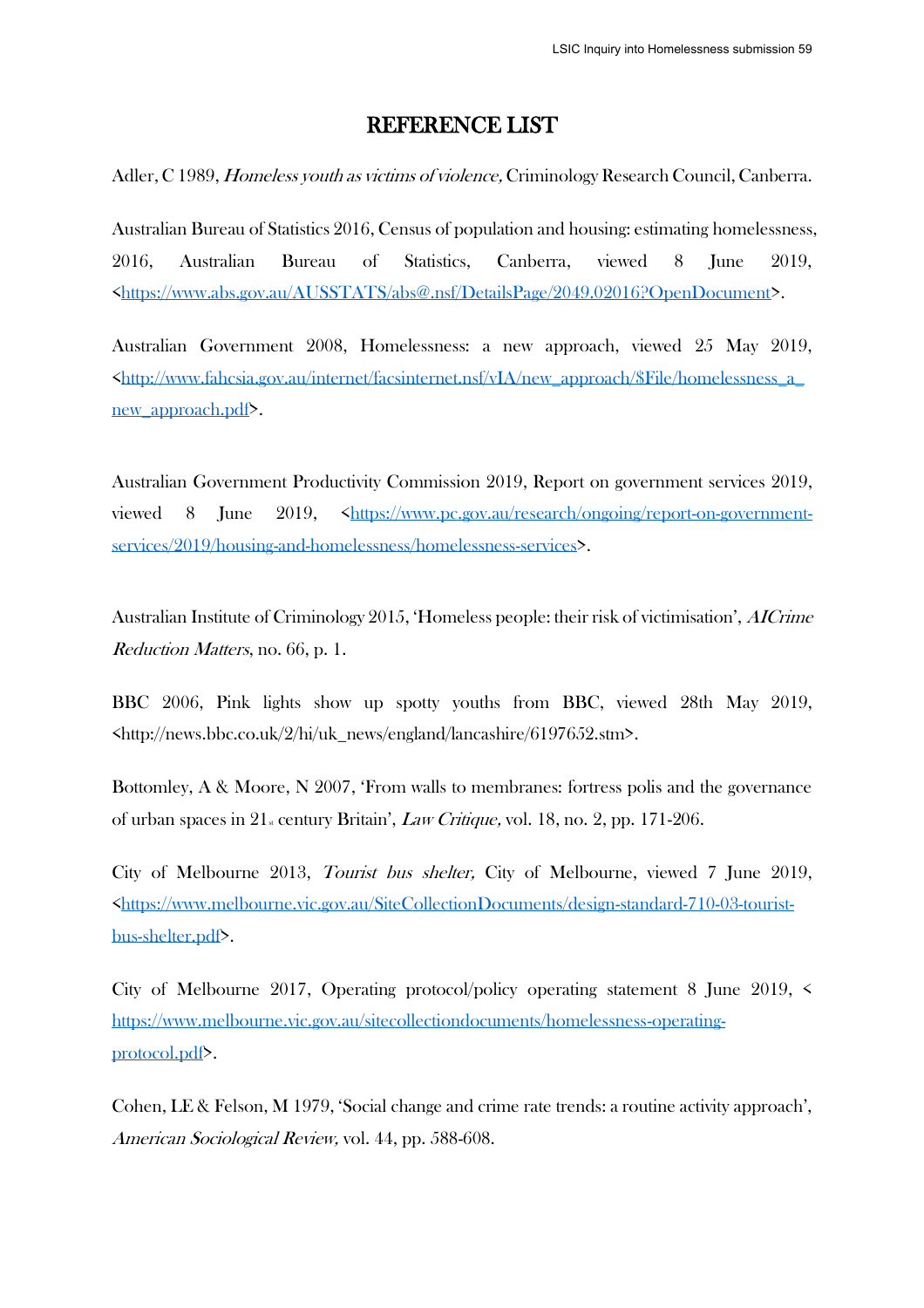Coleman, R, Tombs, S & Whyte D 2005, 'Capital, crime control and statecraft in the entrepreneurial city', Urban Studies, vol. 42, no. 13, pp. 2511-30.

Council to the Homeless People 2018, Homelessness in Victoria, viewed 25 May 2019, <http://chp.org.au/wp-content/uploads/2019/01/Homelessness-in-Victoria-Fact-Sheet.pdf>.

Davis, M 1999, 'Fortress L.A.', in M Davis (ed), *City of quartz: excavating the future of Los* Angeles, Verso, London.

de Fine Licht, K 2017, 'Hostile urban architecture: a critical discussion of the seemingly offensive art of keeping people away', Etikk I Praksis, vol. 11, no. 2, pp. 27-44.

Department of Parliamentary Services 2018, Youth unemployment: quick statistics, viewed 28  $\text{May}$  2019, [<https://parlinfo.aph.gov.au/parlInfo/download/library/prspub/2880450/upload\\_binary/288045](https://parlinfo.aph.gov.au/parlInfo/download/library/prspub/2880450/upload_binary/2880450.pdf;fileType=application%2Fpdf#search=%22library/prspub/2880450%22) [0.pdf;fileType=application%2Fpdf#search=%22library/prspub/2880450%22>](https://parlinfo.aph.gov.au/parlInfo/download/library/prspub/2880450/upload_binary/2880450.pdf;fileType=application%2Fpdf#search=%22library/prspub/2880450%22).

Farrell, J 2009, 'All the right moves? Police 'move-on' powers in Victoria, Alternative Law Journal, vol. 34, no. 1, pp. 21-6.

Fitzpatrick, KM, La Gory, ME & Ritchey FJ 1993, 'Criminal victimisation among the homeless', Justice Quarterly, vol. 10, no. 3, pp. 353-68.

Foucault, M 1995, *Discipline and punish: the birth of the prison'*, trans. by A Sheridan, Vintage Books, New York.

Gaetz, S 2004, 'Safe streets for whom? Homeless youth, social exclusion, and criminal victimization', Canadian Journal of Criminology and Criminal Justice, vol. 46, no. 4, pp. 423-56.

Harris, D 2018, 'Urban imaginaries, homelessness, and the literary city: Alexis Wright's The Swan Book and Janette Turner Hospital's The Last Magician', Journal of the Association for the Study of Australian Literature, vol. 18, no. 1, pp. 1-17.

Heerde, JA & Hemphill, SA 2016, *Stealing and being stolen from:* perpetration of property offenses and property victimization among homeless youth – a systematic review', Youth and Society, vol. 48, no. 2, pp. 265-300.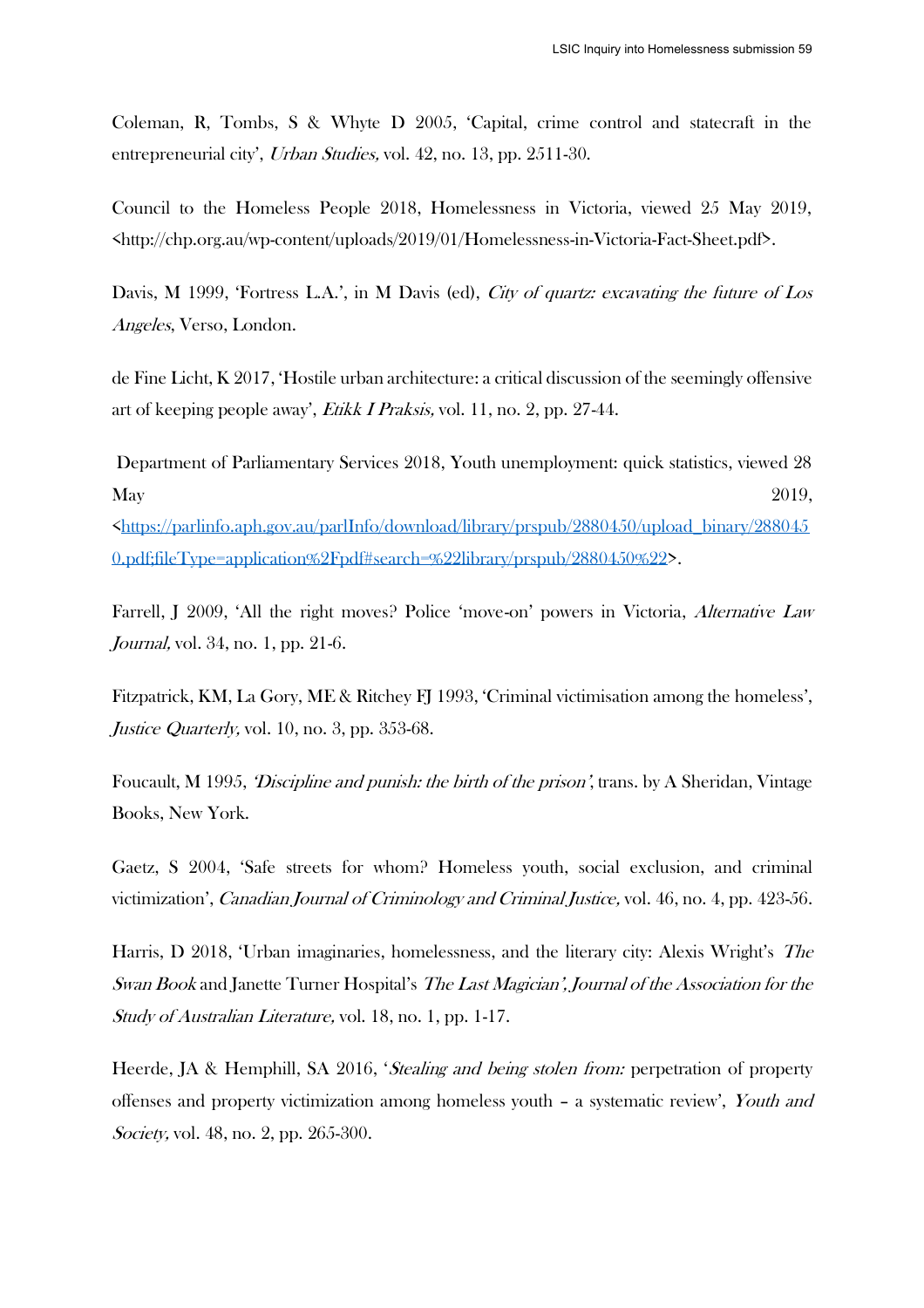House of Lords Select Committee on the Constitution, 2002, Surveillance: citizens and the state, volume i: report, United Kingdom Parliament, London, viewed 5 June 2019, [<https://publications.parliament.uk/pa/ld200809/ldselect/ldconst/18/18.pdf>](https://publications.parliament.uk/pa/ld200809/ldselect/ldconst/18/18.pdf).

Hughes, N 2011, 'Young people 'as risk' or young people 'at risk': comparing discourses of antisocial behaviour in England and Victoria', Critical Social Policy, vol. 31, no. 3, pp. 388-409.

Iwamoto, T 2007, 'Adding insult to injury: criminalization of homelessness in Los Angeles', Whittier Law Review, vol. 29, pp. 515-39.

Justice Connect 2017, Don't criminalise homelessness, viewed 2 June 2019, [<https://justiceconnect.org.au/campaigns/dont-criminalise-homelessness/>](https://justiceconnect.org.au/campaigns/dont-criminalise-homelessness/).

Kawash, S 1998, 'The homeless body', Public Culture, vol. 10, no. 2, pp. 319-39.

Kerrigan, S 2018, 15 examples of 'anti-homeless' hostile architecture that you probably never noticed before, viewed 30th May 2019, <https://interestingengineering.com/15-examples-antihomeless-hostile-architecture-that-you-probably-never-noticed-before>.

Lynch, P 2004, 'Giving voice to the homeless: homelessness and the right to vote', *Parity*, vol. 17, no. 9, pp. 8-9.

McAra, L & McVie, S 2005, 'The usual suspects? Street-life, young people and the police', Criminal Justice, vol. 5, no. 1, pp. 5-36.

McKinnon, A 2015, Subtle design changes to Australia's inner cities are making life harder for the homeless, viewed 30th May 2019, <https://junkee.com/subtle-design-changes-to-australiasinner-cities-are-making-life-harder-for-the-homeless/61233>.

McVeigh, T 2016, Spikes, railings and water are weapons of 'dehumanising' campaign against homeless',  $\langle h_{\text{https://www.theguardian.com/society/2016/dec/11/rough-sleepers-homeless-} \rangle$ charity-architecture>.

Melbourne City Council Activities Local Law 2009.

Mitchell, D 1997, 'The annihilation of space by law: the roots and implications of anti-homeless laws in the United States, Antipode, vol. 29, no. 3, pp. 303-35.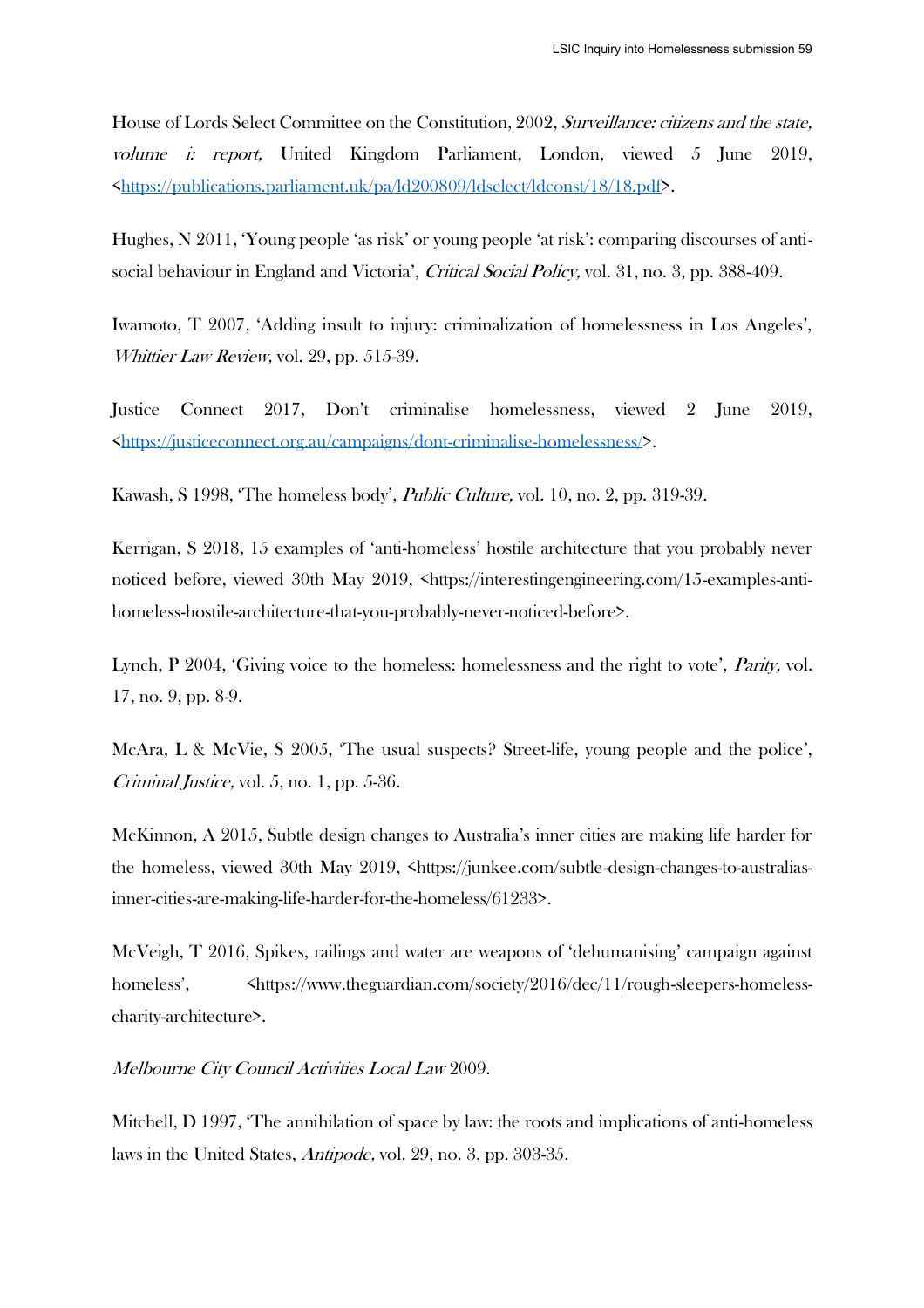Mitchell, D 2005, 'The SUV model of citizenship: floating bubbles, buffer zones, and the rise of the "purely atomic" individual', Political Geography, vol. 24, no. 1, pp. 77-100.

Moore, J, Canter, D, Stockley, D & Drake, M 1995, The faces of homelessness in London, Dartmouth Publishing, Aldershot.

Mythen, G 2014, Understanding the risk society: crime, security and justice, Palgrave MacMillan, Basingstoke.

Newburn, T & Rock, P 2006, 'Urban Homelessness, crime and victimisation in England, International Review of Victimology, vol. 13, pp. 121-56.

Payne, J, Macgregor, S & McDonald, H 2015, 'Homelessness and housing stress among police detainees: results from the DUMA program', *Trends and Issues in crime and criminal justice*, no. 492, pp. 1-8.

Petty, J 2016, 'The London spikes controversy: homelessness, urban securitisation and the question of 'hostile architecture', International Journal for Crime, Justice and Social Democracy, vol. 5, no. 1, pp. 67-81.

Psaltis, E 2018, High-pitched 'anti-loitering' devices targeting young people a breach of human rights, advocates say, viewed 30th May 2019, <https://www.abc.net.au/news/2018-10-11/antiloitering-devices-a-breach-of-human-rights-advocates-say/10364766>.

Ramadan, S, Inder, B & Forbes, C 2005, Investing for success: the economics of supporting young people leaving care, Centre for Excellence in Child and Family Welfare, Melbourne.

Rosenberger, R 2017 Callous objects: designs agains the homeless, University of Minnesota Press, Minneapolis.

Russel, B & Russel, E 2012, 'Homelessness and criminalisation: dangerous intersections of gender, race and class', Parity, vol. 25, no. 2, pp. 20-1.

Sandercock, L 1997, 'From main streets to fortress: the future of malls as public spaces or 'shut up and shop', Just Policy, vol. 9, pp. 27-34.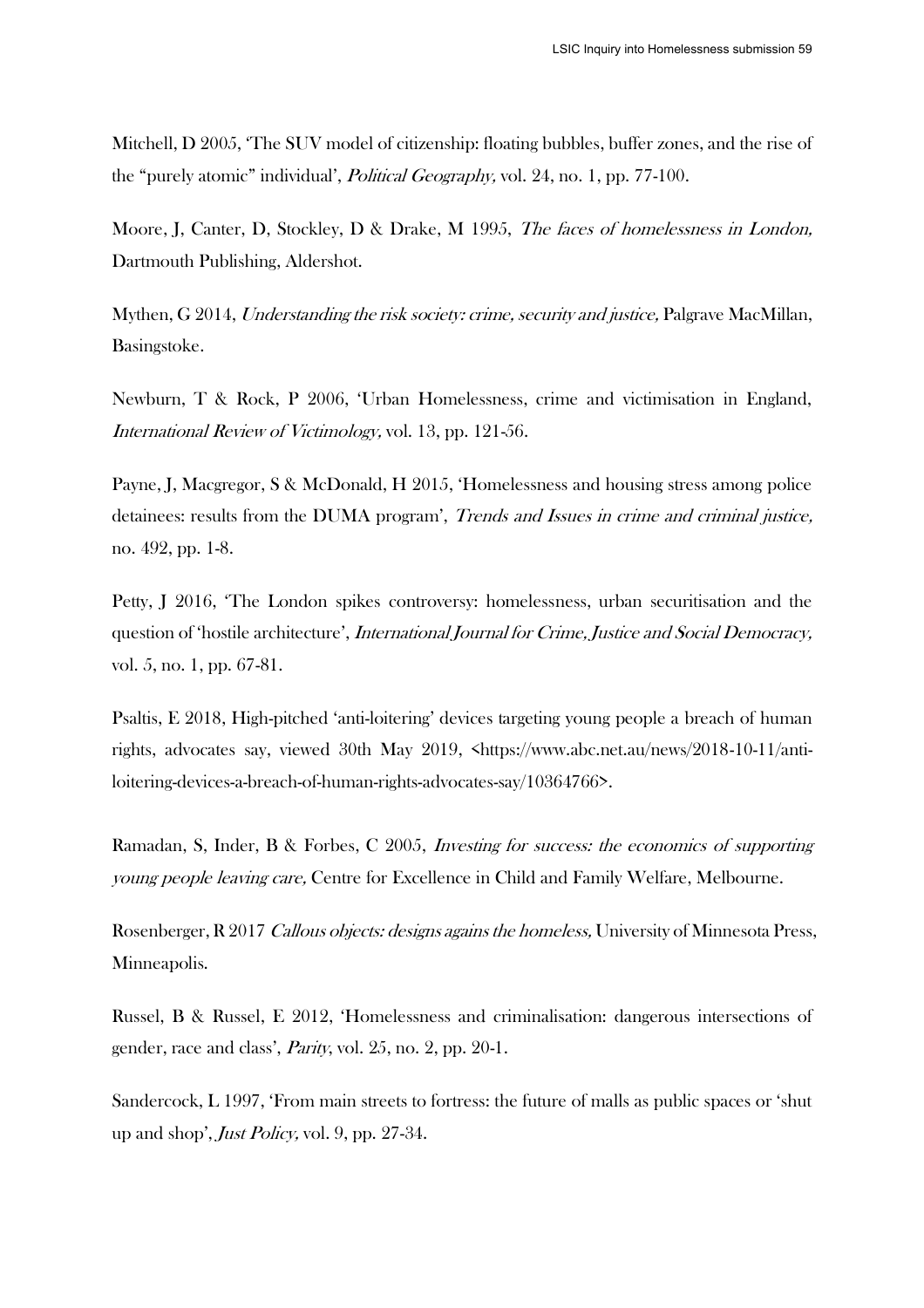Smith, N & Low, S 2005, 'Introduction: the imperative of public space', in S Low & N Smith (eds), The politics of public space, Routledge, New York, pp. 1-16.

Smith, N & Walters, P 2018, 'Desire lines and defensive architecture in modern urban environments', Urban Studies, vol. 5, no. 13, pp. 2980-95.

Stuart, F 2014, 'From 'rabble movement' to 'recovery management': policing homelessness in marginal urban space', Urban Studies, vol. 51, no. 9, pp. 1909-25.

Summary Offences Act 1966 (Vic).

Victorian Government 2019, Victorian budget 19/20: service delivery, Victorian Government, Melbourne viewed 8 June 2019, Shttps://s3-ap-southeast-[2.amazonaws.com/budgetfiles201920.budget.vic.gov.au/2019-20+State+Budget+-](https://s3-ap-southeast-2.amazonaws.com/budgetfiles201920.budget.vic.gov.au/2019-20+State+Budget+-+Service+Delivery.pdf) [+Service+Delivery.pdf>](https://s3-ap-southeast-2.amazonaws.com/budgetfiles201920.budget.vic.gov.au/2019-20+State+Budget+-+Service+Delivery.pdf).

Vygotsky, LS 1978, Mind in society: the development of higher psychological process, ed. by M Cole, V John-Steiner, S Scribner & E Souberman, Harvard University Press, Massachusetts. White, R 1996, 'No-go in the fortress city: young people, inequality and space', Urban Policy and Research, vol. 14, no. 1, pp. 37-50.

White, R 2012, 'The making, shaking and taking of public spaces', in C Jones, E Barclay & R Mawby (eds), The problem of pleasure: leisure, tourism and crime, Routledge, London, pp. 32- 47.

Tasmanian Government 2019, The budget: budget paper no 1, Tasmanian Government, Hobart, viewed 8 June 2019, [<https://www.treasury.tas.gov.au/Documents/2019-20-Budget-Paper-No-](https://www.treasury.tas.gov.au/Documents/2019-20-Budget-Paper-No-1.pdf)[1.pdf>](https://www.treasury.tas.gov.au/Documents/2019-20-Budget-Paper-No-1.pdf).

Young, A & Petty, J 2019, Carelessly linking crime to being homeless adds to the harmful stigma from The Conversation, viewed  $30<sub>th</sub>$  May 2019,  $\langle$ https://theconversation.com/carelessly-linkingcrime-to-being-homeless-adds-to-the-harmful-stigma-117834>.

2 Peel St, Melbourne, Victoria 2017, Streetview photograph, Google Maps, viewed 8 June 2019, [<https://www.google.com/maps/@-](https://www.google.com/maps/@-37.8080112,144.9557286,3a,37.4y,58.48h,77.02t/data=!3m6!1e1!3m4!1smjSxZRSYV_lqlXBLjazSZA!2e0!7i13312!8i6656)

[37.8080112,144.9557286,3a,37.4y,58.48h,77.02t/data=!3m6!1e1!3m4!1smjSxZRSYV\\_lqlXBLj](https://www.google.com/maps/@-37.8080112,144.9557286,3a,37.4y,58.48h,77.02t/data=!3m6!1e1!3m4!1smjSxZRSYV_lqlXBLjazSZA!2e0!7i13312!8i6656) [azSZA!2e0!7i13312!8i6656>](https://www.google.com/maps/@-37.8080112,144.9557286,3a,37.4y,58.48h,77.02t/data=!3m6!1e1!3m4!1smjSxZRSYV_lqlXBLjazSZA!2e0!7i13312!8i6656).